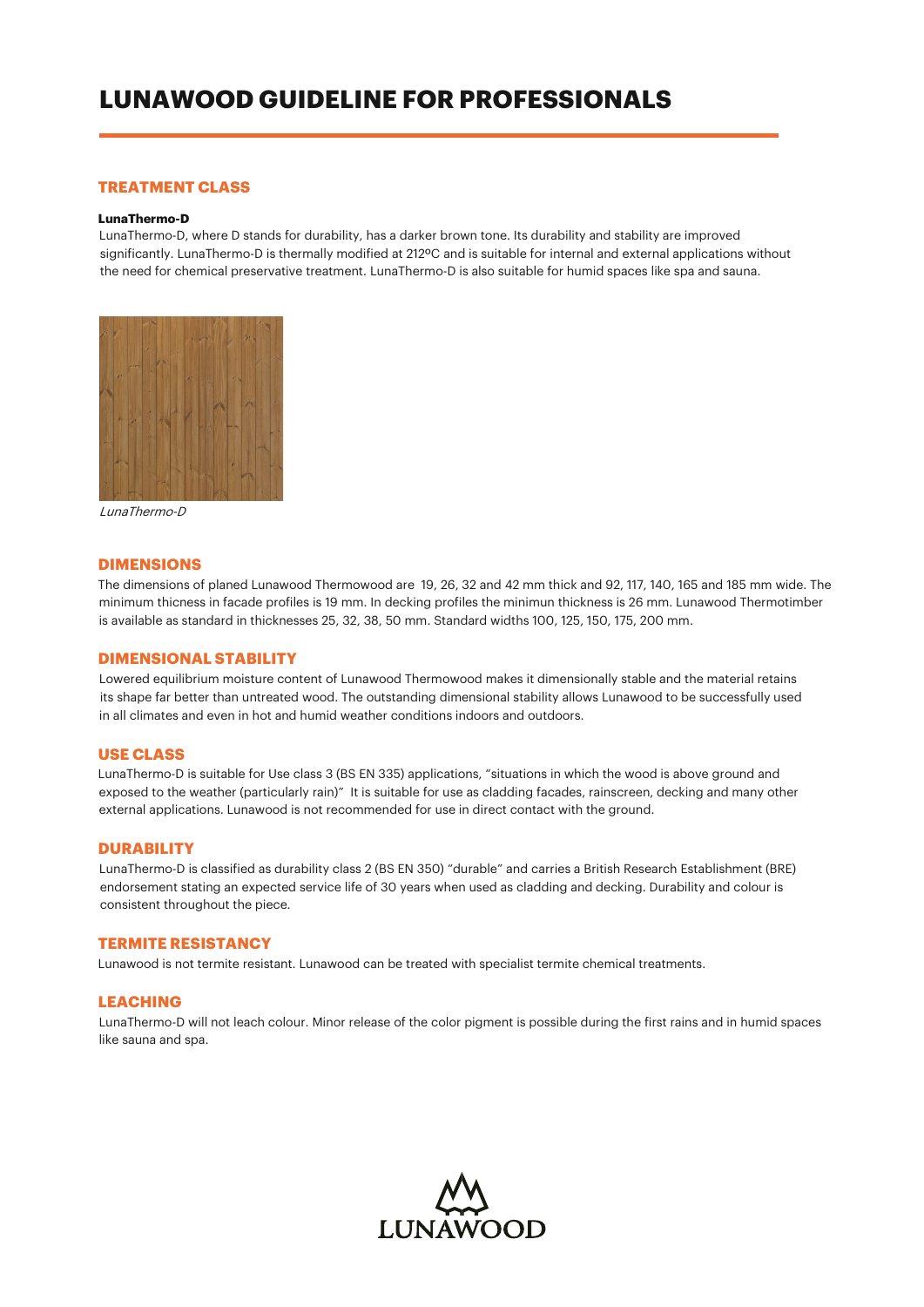### **FIRE RATING**

Lunawood has D4 rating which means it same as any natural timber. Lunawood will accept standard fire retardant treatments in the same way as un-modified timber.

## **MACHINEABILITY**

Processing does not affect the unique performance properties of Lunawood, as it is modified throughout. Planing Lunawood gives its surface a superior quality. The planing machine should be adjusted as if machining a hardwood and the planing speed is less than with un-modified softwoods. Care should be taken with the feed roller set up and pressures to avoid cracking the boards. Sanding may not be needed with Lunawood as quality of the planed surface is so good. Sawing Lunawood is just as easy as sawing ordinary wood. Wear dust mask and eye protection when machining the Lunawood.

#### **USING SIDE**

Our pine products have heart side as using side due to its better durability (Figure 1). Pine's heartwood grain properties reducing de-lamination. Pine's visual outlook is more clear because of knot spacing. Due to straight grain structure of spruce it reduces de-lamination and thus it used as SAP (sapwood) as using side (Figure 2). The long live-knotted section of the stem enables wider dimensions.

#### **INSTALLATION**

Always use stainless steel fastenings when installing Lunawood. Always leave enough space around Lunawood to secure sufficient air ventilation.

For detailed information on fixings please refer to the Lunawood installation guide: <https://lunawood.com/downloads/>

The joist spacings for 26 mm decking should be a maximum of 450 mm centres, and 600 mm centres for 40mm thick decking. For facade application the batten spacings should be 600 mm centres.

Pre-drill the screw holes when the mounting is less than 70 mm from the end of the profile. This avoids the risk of cracks during installation.

All profiles are suitable for vertical and horizontal installation. However there are few limitations on vertical installation. For example overlapping and bevelled profiles are only suitable for horizontal installation. Check more specific installation guidelines from our website LUNAWOOD.COM

# **GLUING**

Gluing of Lunawood Thermowood is possible. However, the gluing and compression time may be 4–6 times longer compared to un-modified wood. Good results can be achieved with most common adhesives, but PUR glue gives the best performance according to test results.





*Figure 1: Heart side as using side*



*Figure 2: SAP side as using side*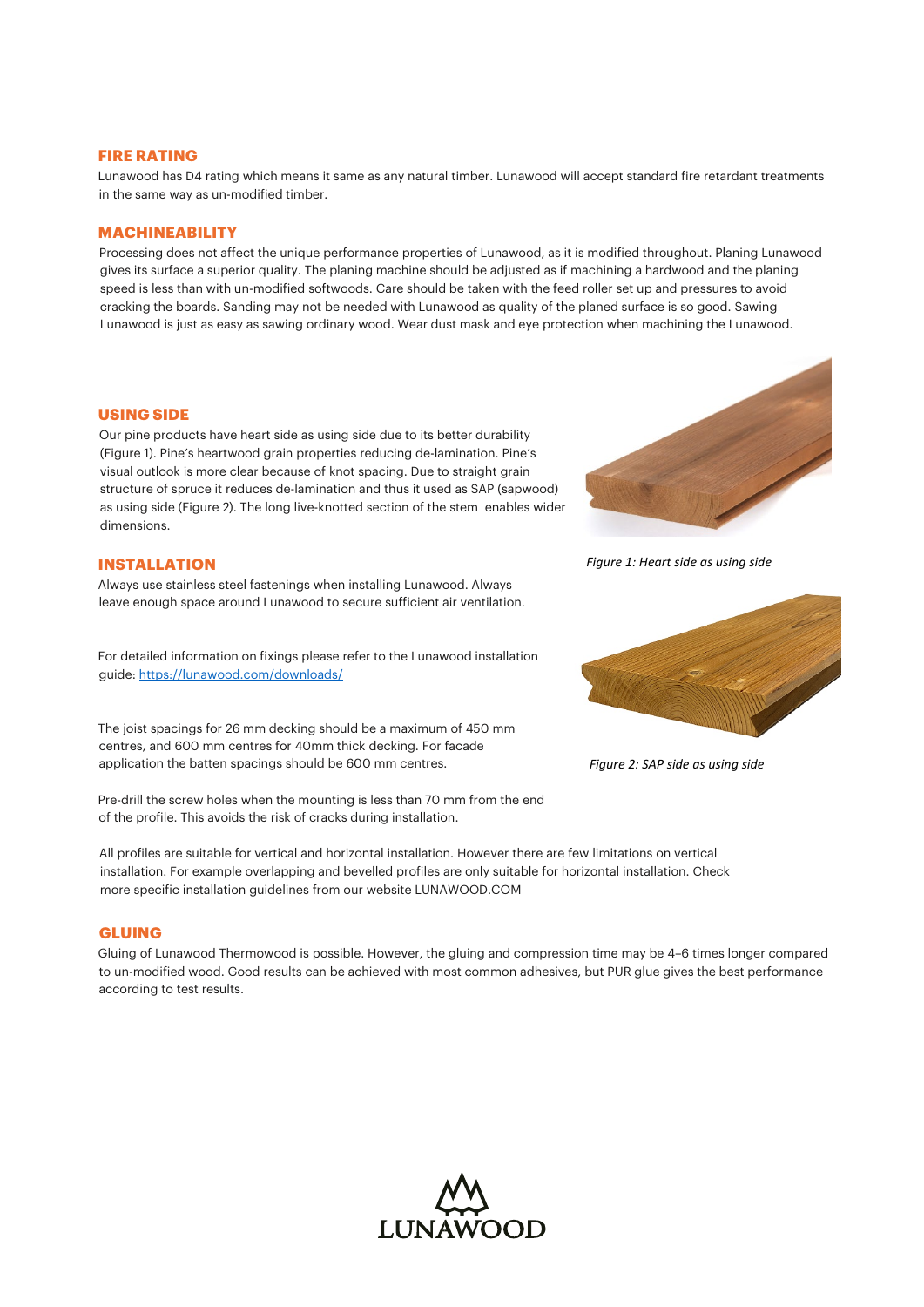# **WEARING OVER TIME**

Like all timber products LunaThermo-D will go grey upon exposure to UV, and in time may show some fine cracks or splits on the surface. The graying effect will be visible in a relatively short period of time, 3 to 6 months after installation (see examples below). It is recommended to apply an oil or approved wood coating to help preserve and maintain the original appearance.

# **PHASES OF GRAYING PROCESS**



The year of construction and photo 2020, South Africa. The graying process has begun. The boards most exposed to UV radiation start first to fade. Part of them very uneven. This is due to the inherent properties of wood and their variation.



The year of construction 2020, photo 2021, Lithuania. The compass point also affects the progress of the graying process. The color can sometimes be partially or completely black. Momentary humidity conditions also affect the prevailing tone of shades. The installation direction also affects the speed of the process.



The year of construction 2015, photo 2019, Portugal. The surface has taken on a beautiful silver-gray hue. The part of the wall in the shady area has still retained its original, albeit faded tone.



The year of construction 2009, photo 2019, Italy. Although the graying process has reached its end point, there are still shade variations in the surface according to the variation in the natural properties of the wood.